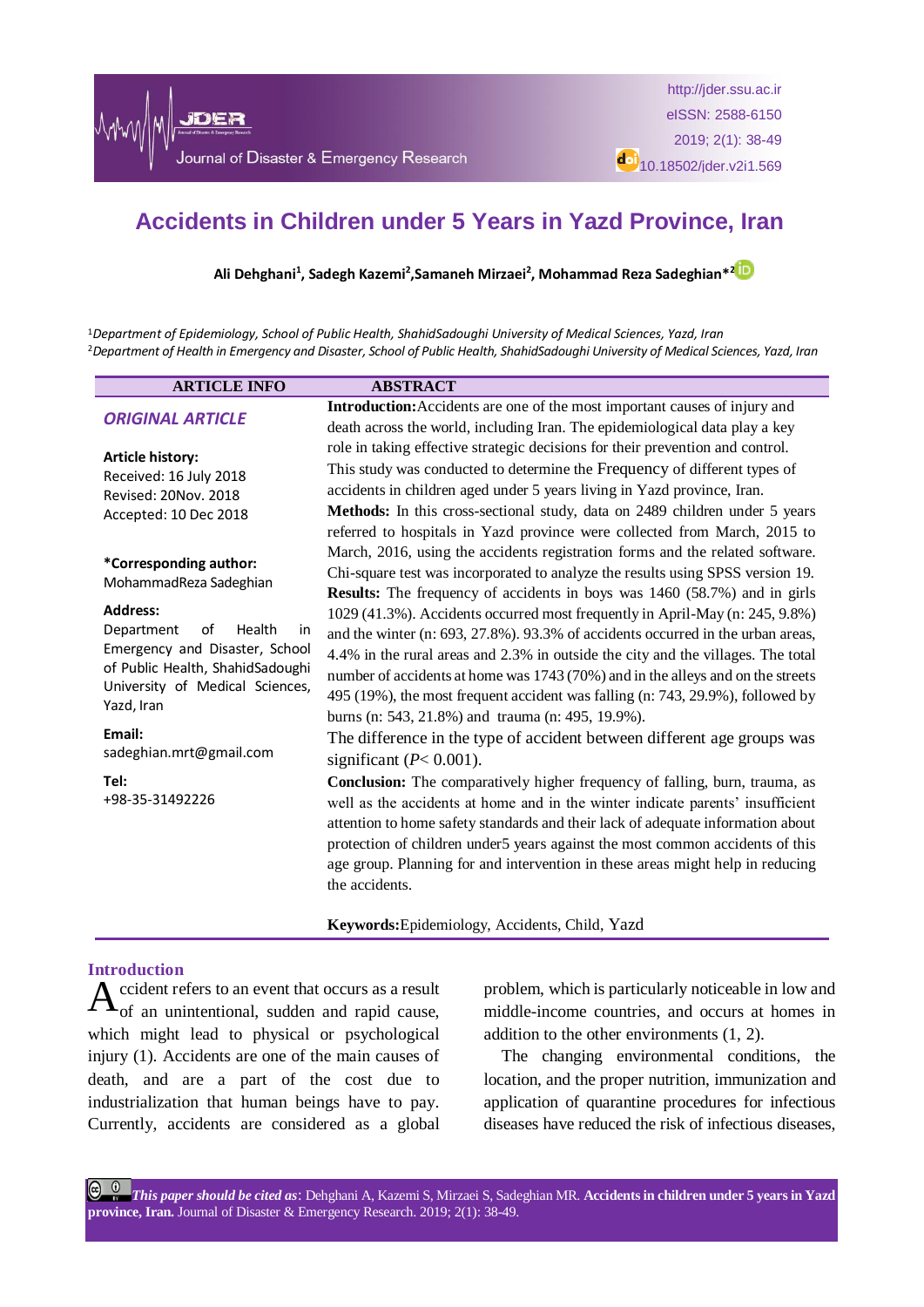but at present, environmental risk factors such as motorcycles and cars have increased the risk of injury (3).

Children are one of the age groups that are more vulnerable to accidents. The pattern of accidents differs between children and adults, which can be attributed to physiological and anatomical differences that make children more vulnerable to injuries (4).

In other words, physiological limitations, growth and development process, sensory and motor development, reaction capacities including experience, educational and exploratory needs, and high-risk behaviors cause children to be at higher risk and to experience more severe accident-related injuries compared to adults.

If these characteristics are accompanied by low environmental safety and reduced parental care and supervision, the Frequency of accidents and the resulting injuries will dramatically increase in children (5).

Children mortality is one of the most important indicators of national development. Worldwide, 11 million children aged less than 5 years die annually, which means that 30,000 of children die every day, and one dies every 20 minutes (6).

Children who do not die may need care during entire lifetime.

In addition to physical health, the disability in these children can impact other aspects of their lives and even their families, and also impose stupendous costs on the health system (7).

In 2004, more than 950,000 children under the age of 18 died due to intentional or unintentional accidents. In 2008, accidents were reported as the main cause of the death in children older than one year (8). These findings show that the incidence of childhood accidents is very high, especially in those aged under 5 years (9).Half of children die due to accidents. It has also been reported that the reason for hospitalization of one per 6 children in hospital emergency wards is accidents (10).

In the United Kingdom, 10% of children's admissions are due to accidents (5). The unplanned accidents in the Eastern Mediterranean region are estimated at 112.7(per 100 000) in the age group under one year and 49.4(per 100 000) in the age

group of 1-4 years, with the corresponding global figures being 96.1(per 100 000) and 45.8(per 100 000), respectively (11).

The 2008-2007 survey in Iran showed that unintentional injury accounted for 25% of deaths in under-5-year children (12).

The study of causes of death in Ardabil also showed that accidents, poisoning and burns totally accounted for 18% of deaths in children under the age of 5 (13).

Several studies in Iran have shown a decrease in the children mortality rate, i.e., the death of children under the age of 5 decreased from 44 per 1,000 live births in 2000 to 25 per 1000 live births in 2015, but this decrease does not suffice to reach the goal of the Millennium Development (14).

One of the goals of the Millennium Development is to eradicate the death of children under the age of 5 by 2028. Therefore, appropriate strategies should be adopted to achieve this goal.

Obviously, obtaining the necessary information about the types of accidents, their frequency, and the affected people are important in preventing the accidents (15).Therefore, considering the importance of mortality and injuries in children under the age of 5, as well as the association between age, gender, area and type of accident on the type and severity of injury, and the dependence of prevention strategies, the present study was conducted to determine the Frequency of different types of accidents in children with under 5 years of age living in Yazd province during 2016-2017.

# **Materials and Methods**

### **Study population**

This cross-sectional study was conducted during one year (from 21 March, 2015 to 20 March, 2016) on 2489 children under 5 years referred to 17 hospitals in Yazd province(nine were located in Yazd County).Both outpatients and hospitalized children referring to the hospitals for any accident type, were included in the current study.

### **Data collection procedure and data analysis**

The required data were collected using a standard data collection form developed by the Office of injury prevention and safety promotion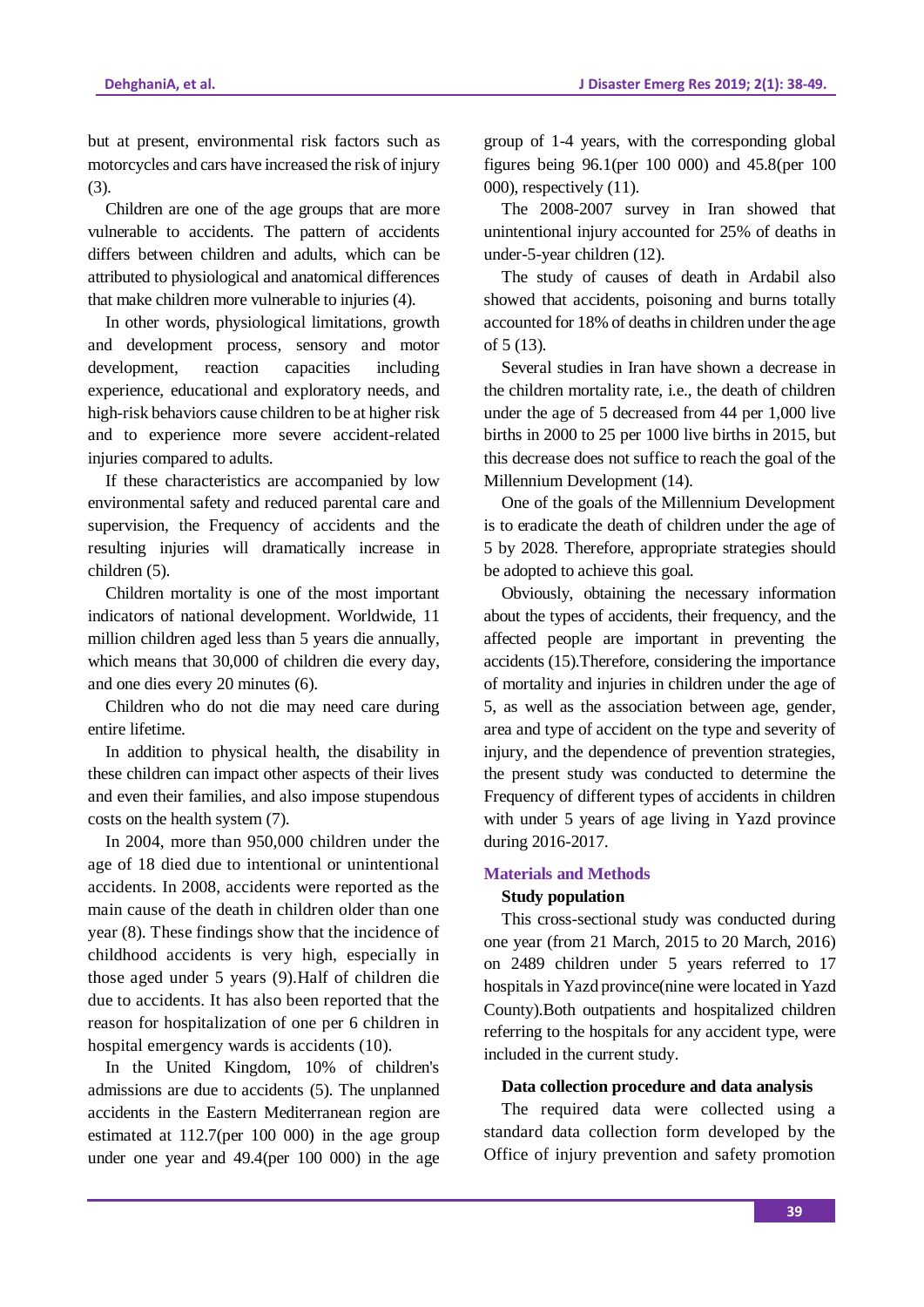of the Ministry of Health. Before completing the forms, the emergency department nurses and the staff were trained about filling the forms.

The collected data included the name, age, the city/village where the accident was occurred, the time (month) of the accident, the accident area, the accident location, and the type and consequence of the accident.

Age less than one month was recorded in days, age under one year was recorded in months, and the age of 1 to 4 year children was recorded in year. The accident time (month) was also recorded. The accident place (the place of residence) was recorded as urban, rural, and outside city and villages.

The accident area components consisted of home, alley and street, highway and road, school and educational places, public places, and sports and recreational facilities.

The accident types consisted of falling, poisoning, animal attack, burn, electric shock, drowning, scorpion and snake bites, pedestrian accident, motocycle accident, car accident and other accidents (trauma).

The staff of the Yazd province healthcare networks checked the hospitals' emergency wards to compare the number of recorded cases in the registration form with the number of injured people referred to the emergency department to eliminate under-registration or potential registration drawbacks.

The forms were sent to the health center of each County every3-month and their data entered into the hospital registration software developed by the Ministry of Health.

Since a number of the affected patients are dispatched, duplicate cases were deleted in generating cumulative data. Data was entered into the SPSS version 19.

Data analysis was performed by the descriptive statistics; furthermore, analytical statistics, including chi-square test was incorporated to investigate the relationship between the accident cause, gender and the accidents' area. The statistically significance level ( $P$ ) was considered as  $P < 0.05$  for all analyses.

## **Ethical considerations**

The data were entered into the hospital accidents registration form after the approval of the Ministry of Health was obtained.

Completion of the form was also performed after all necessary therapeutic interventions were done for the injured patients. All information was also recorded in the hospital registration system (HIS) according to routine procedure to observe relevant ethical considerations.

#### **Results**

The total number of children under the age of 5 admitted to hospitals in Yazd province during 2016- 2017 was 2489, 1460 (58.7%) of whom were boys and 1029 (41.3%) were girls.

Accidents occurred most frequently in April-May (n: 245, 9.8%) and least frequently in July-August (n: 159, 6.4%). 693 accidents (27.8%) were recorded in the winter, and 587 (23.6%) in the autumn.

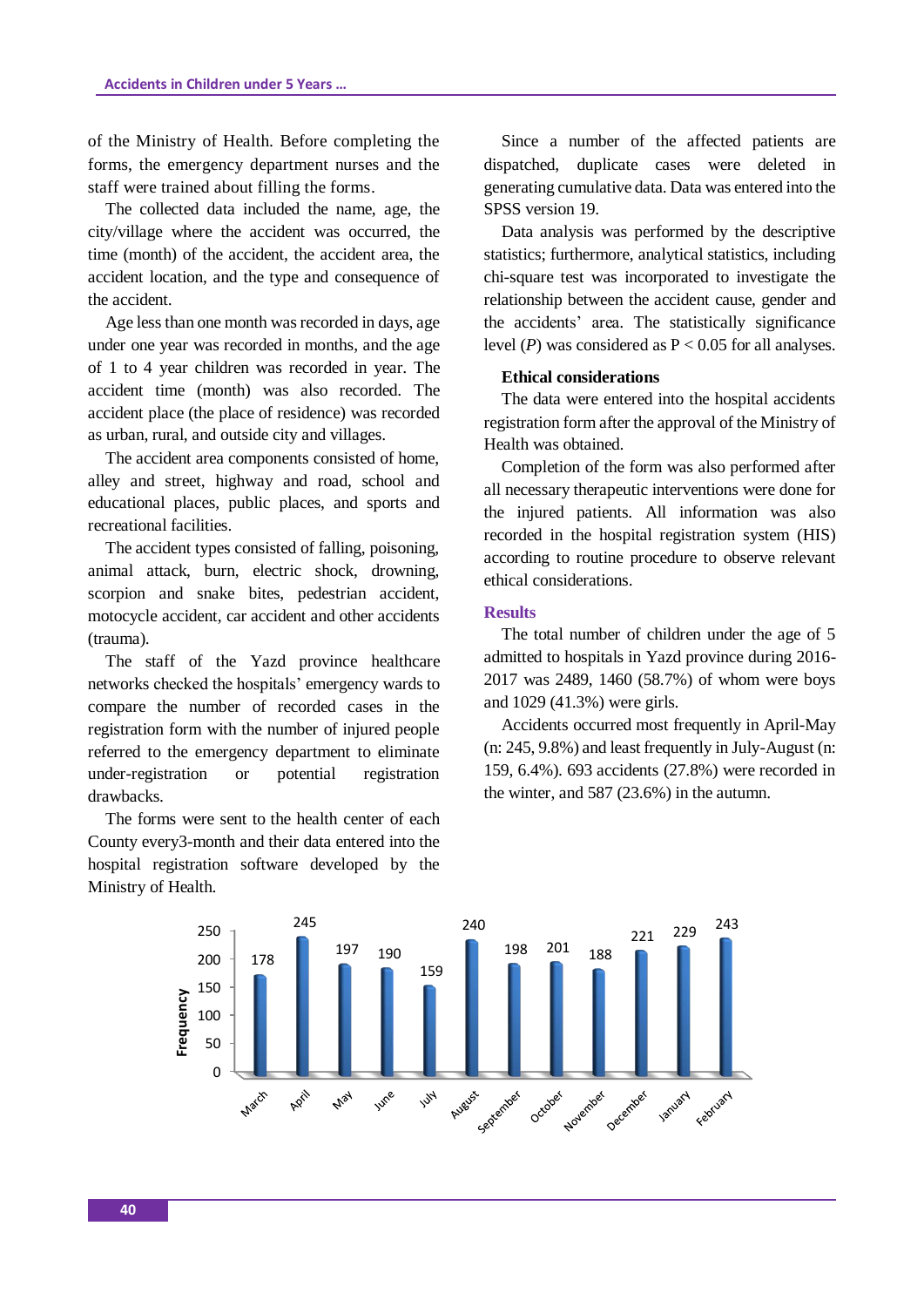**Figure 1:**Frequency of accidents in children under 5 years admitted to the emergency department of Yazd province's hospitals during 2016-2017 by month.

As shown in **Table 1**, 2322 accidents (93.3%) occurred in the urban areas, 110 (4.4%) in the rural areas and 57 (2.3%) in outside urban and rural areas.Overall, 1743 accidents took place at home (70%), followed by 495 (19.9%) accidents in the streets and alleys, comprised the most accidents during 2016-2017. The frequency of injuries by the type of accident, the gender of the patient, and accident location is shown in **Table 2.**

In terms of the accident type, the number of falling cases was 743 (29.9%), burns 543 (21.8%), and the trauma 495 (19.9%).

Of the total number of accidents, 23.75% occurred in children aged under one year, followed by the accidents in the age groups of 1-2 years, 2-3 years, 3-4 years and 4-5 years, therefore, that accidents occurred least frequently in the age group of 4-5 years (16.2%)

| <b>Specifications</b> |                                  | N    | Percentage |
|-----------------------|----------------------------------|------|------------|
|                       | Male                             | 1460 | 58.7       |
| Gender                | Female                           | 1029 | 41.3       |
|                       | $0 - 1$                          | 590  | 23.7       |
|                       | $1 - 2$                          | 543  | 21.8       |
| Age at census (years) | $2 - 3$                          | 484  | 19.4       |
|                       | $3-4$                            | 471  | 18.9       |
|                       | 4-5                              | 401  | 16.2       |
|                       | Spring                           | 620  | 24.9       |
| Season                | Summer                           | 589  | 23.7       |
|                       | Fall                             | 587  | 23.6       |
|                       | Winter                           | 693  | 27.8       |
| Location of Accident  | Road and highway                 | 77   | 3.1        |
|                       | Alley and street                 | 495  | 19.9       |
|                       | House                            | 1743 | 70         |
|                       | Public places                    | 43   | 1.7        |
|                       | Recreational and Sporting places | 73   | 2.9        |
|                       | Schools and Kindergartens        | 26   | 1.1        |
|                       | <b>Others</b>                    | 18   | 0.7        |
|                       | Unknown                          | 14   | 0.6        |
|                       | Urban                            | 2322 | 93.3       |
| Area of accident      | Rural                            | 110  | 4.4        |
|                       | Out of Urban and Rural           | 57   | 2.3        |

**Table 1:**General characteristics of the injured children under 5 year in Yazd province 2016

There was no significant relationship between children's gender and the type of accident  $(P =$ 0.244). In both boys and girls, falling was the most frequent accident, followed by burns and trauma.

Falling was the most frequent accident in urban areas, followed by burns and trauma, and in rural areas, the most frequent accident was falling, followed by car accidents and trauma (*P*< 0.001).

**Table 2:**The relationship between gender and type of accident in children under 5 year in Yazd province 2016

| <b>Accident's cause</b>  |        | Gender $(N \%)$ |         |
|--------------------------|--------|-----------------|---------|
|                          | Boy    | Girl            | Total   |
| Electric shock           | 7(0.5) | 2(0.2)          | 9(0.4)  |
| Scorpion and snake bites | 9(0.6) | 10(1.0)         | 19(0.8) |
| Animal bites             | 7(0.5) | 4(0.4)          | 11(0.4) |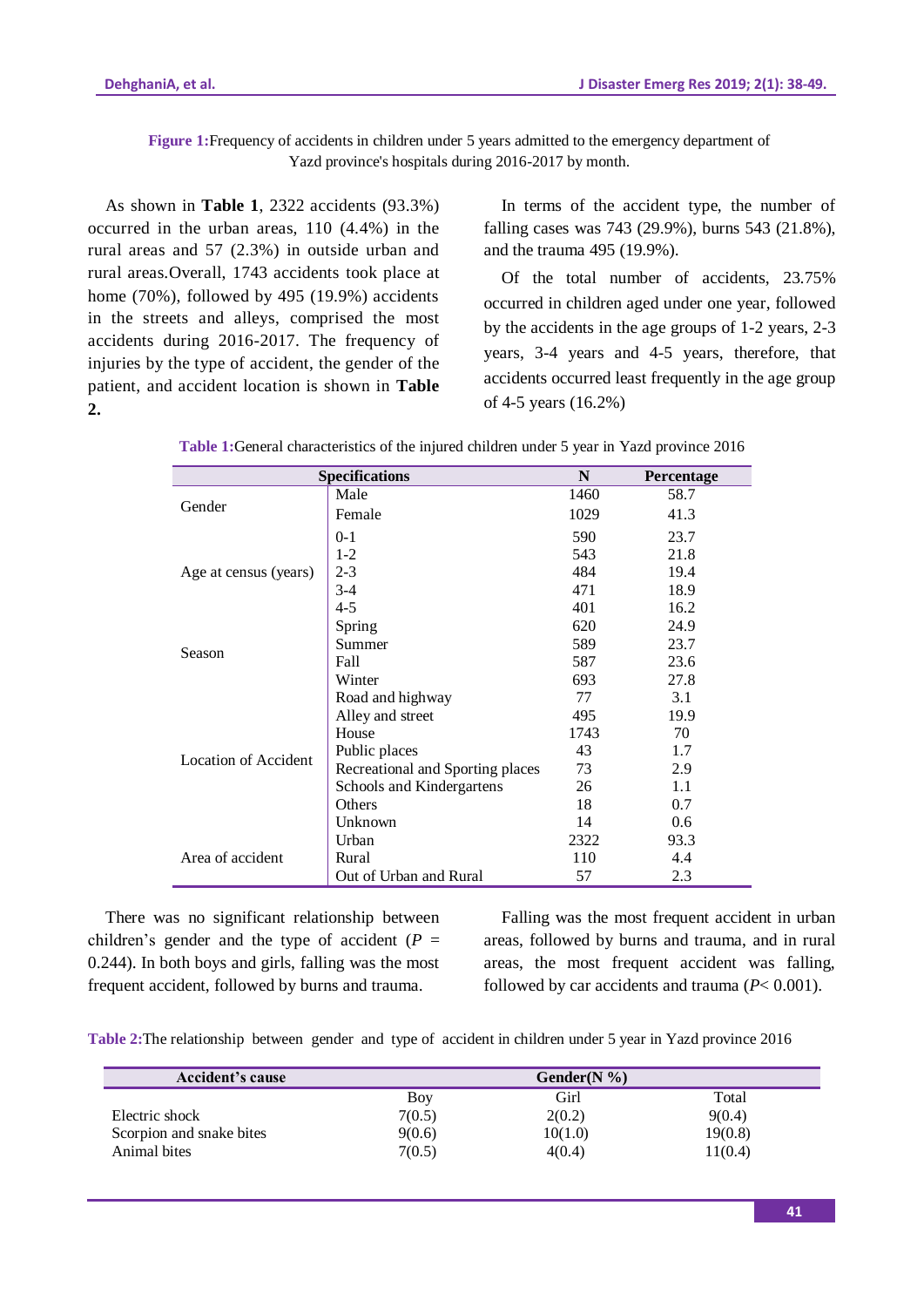# **Accidents in Children under 5 Years …**

| Burn                   | 293(20.1)   | 250(24.3)   | 543(21.8)   |
|------------------------|-------------|-------------|-------------|
| Fall                   | 436(29.9)   | 307(29.8)   | 743(29.9)   |
| Moto cycle accident    | 103(7.1)    | 61(5.9)     | 164(6.6)    |
| Car accident           | 98(6.7)     | 74(7.2)     | 172(6.9)    |
| Pedestrian accident    | 86(5.9)     | 52(5.1)     | 138(5.5)    |
| Drowning               | 1(0.1)      | 2(0.2)      | 3(0.1)      |
| Poisoning              | 120(8.2)    | 70(6.8)     | 190(7.6)    |
| Violence               | 2(0.1)      | 0(0)        | 2(0.1)      |
| Miscellaneous (trauma) | 298(20.4)   | 197(19.1)   | 495(19.9)   |
| Total                  | 1460(100.0) | 1029(100.0) | 2489(100.0) |

**Table 3:**The relationship between the area of Accident and type of accident in children under 5 year in Yazd province 2016

| Accidents' cause         | Area of Accident $(N \%)$ |            |                        |             |  |
|--------------------------|---------------------------|------------|------------------------|-------------|--|
|                          | Urban                     | Rural      | Out of Urban and Rural | Total       |  |
| Electric shock           | 9(0.4)                    | 0(0)       | 0(0)                   | 9(0.4)      |  |
| Scorpion and snake bites | 17(0.7)                   | 2(1.8)     | 0(0)                   | 19(0.8)     |  |
| Animal bites             | 11(0.5)                   | 0(0)       | 0(0)                   | 11(0.4)     |  |
| Burn                     | 533(22.9)                 | 10(9.1)    | 0(0)                   | 543(21.8)   |  |
| Fall                     | 693(29.8)                 | 48(43.6)   | 2(3.6)                 | 743(29.9)   |  |
| Moto cycle accident      | 149(6.4)                  | 12(10.9)   | 3(5.4)                 | 164(6.6)    |  |
| Car accident             | 105(4.5)                  | 18(16.4)   | 49(87.5)               | 172(6.9)    |  |
| Pedestrian accident      | 135(5.8)                  | 3(2.7)     | 0(0)                   | 138(5.5)    |  |
| Drowning                 | 3(0.1)                    | 0(0)       | 0(0)                   | 3(0.1)      |  |
| Poisoning                | 185(8.0)                  | 4(3.6)     | 1(1.8)                 | 190(7.6)    |  |
| Violence                 | 2(0.1)                    | 0(0)       | 0(0)                   | 2(0.1)      |  |
| Miscellaneous (trauma)   | 481(20.7)                 | 13(11.8)   | 1(1.8)                 | 495(19.9)   |  |
| Total                    | 2323(100.0)               | 110(100.0) | 56(100.0)              | 2489(100.0) |  |

**Table 4** shows that the most frequently occurring accidents, in the age group of less than one year, were burns, followed by falling and trauma. In other age groups, the most frequent accidents were

falling. Meanwhile, the difference in the type of accident between different age groups was significant  $(P< 0.001)$ .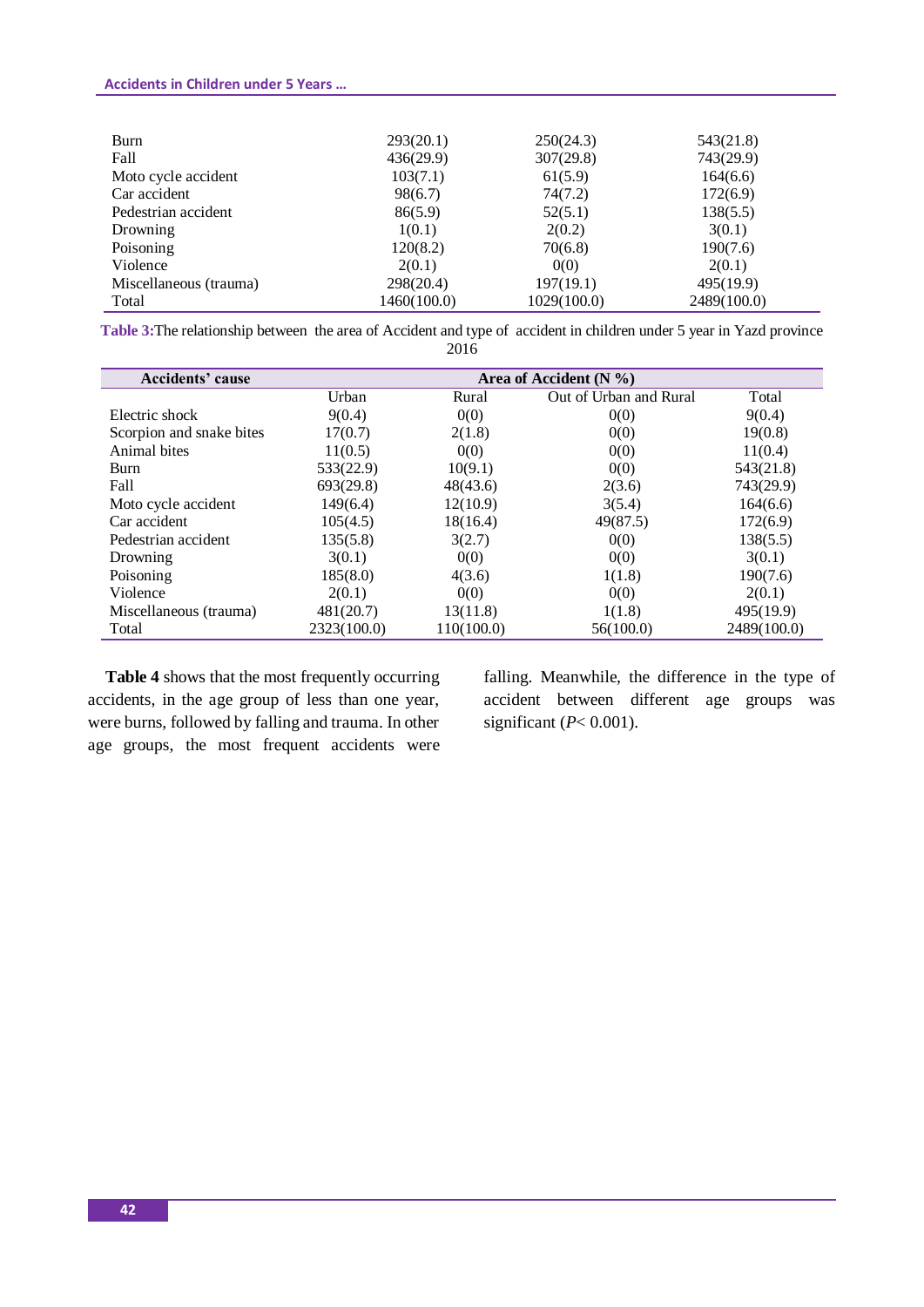| type of accident         | Age groups (years, N %) |            |            |            |            |           |
|--------------------------|-------------------------|------------|------------|------------|------------|-----------|
| Cause of the accident    | $0 - 1$                 | $1 - 2$    | $2 - 3$    | $3-4$      | $4 - 5$    | Total     |
| Electric shock           | 2(0.3)                  | 2(0.4)     | 2(0.4)     | 1(0.2)     | 2(0.5)     | 9(0.4)    |
| Scorpion and snake bites | 4(0.7)                  | 3(0.6)     | 3(0.6)     | 6(1.3)     | 3(0.7)     | 19(0.8)   |
| Animal bites             | 4(0.7)                  | 0(0.0)     | 3(0.6)     | 2(0.4)     | 2(0.5)     | 11(0.4)   |
| Burn                     | 209(35.4)               | 127(23.4)  | 91(18.8)   | 67(14.2)   | 49(12.2)   | 543(21.8) |
| Fall                     | 138(23.4)               | 167(30.8)  | 147(30.4)  | 153(32.5)  | 138(34.4)  | 743(29.9) |
| Motorcycle accident      | 32(5.4)                 | 22(4.1)    | 27(5.6)    | 46(9.8)    | 37(9.2)    | 164(6.6)  |
| Car accident             | 38(6.4)                 | 36(6.6)    | 24(5.0)    | 35(7.4)    | 39(9.7)    | 172(6.9)  |
| Pedestrian accident      | 8(1.4)                  | 21(3.9)    | 44(9.1)    | 33(7.0)    | 32(8.0)    | 138(5.5)  |
| Drowning                 | 0(0.0)                  | 1(0.2)     | 1(0.2)     | 1(0.2)     | 0(0.0)     | 3(0.1)    |
| Poisioning               | 59(10.0)                | 58(10.7)   | 33(6.8)    | 22(4.7)    | 18(4.5)    | 190(7.6)  |
| Violence                 | 0(0.0)                  | 0(0.0)     | 1(0.2)     | 0(0.0)     | 1(0.2)     | 2(0.1)    |
| Miscellaneous (trauma)   | 96(16.3)                | 106(19.5)  | 108(22.3)  | 105(22.3)  | 80(20.0)   | 495(19.9) |
| Total                    | 590(100.0)              | 543(100.0) | 484(100.0) | 471(100.0) | 401(100.0) | 2489      |

**Table 4:** The relationship between the age group and type of accident in children under 5 year in Yazd province 2016

# **Discussion**

Because of the importance of injuries and deaths in children aged under5 years of age, prevention and control of accidents in this age group are of particular importance.

The present study showed that the accident rate in children under the age of 5years who referred to hospitals in 2016-2017 in Yazd province, was 22.5 per 1,000 individuals. The incidence rate in the study of Kermanshah in 2015 was reported to be 23.3 per 1,000 individuals (16).This indicates that the incidence rates of accidents in this age group in the two provinces were similar.

Besides that, the overall Frequency of accidents was higher in boys compared with girls. In the study of accidents in children under 15 years in Fasa (Fars province), accidents were also more frequent in boys (62%) (15).

In spite of thought-out arrangements, underregistration was noticed in a number of hospitals in Yazd County due to the high volume of duties of hospital staff and the impossibility of hiring workforce for exclusively registering accidents during all work shifts.

Obviously, this study only investigated the cases referred to the hospitals but not those that suffered from no or minor injuries or death at the site of the accident.

Therefore, this study cannot address minor accidents that do not lead to medical and emergency interventions.

The study of the accidents in children under 15 years in Rafsanjan (Kerman province) showed that traumatic accidents were more frequent in boys and non-traumatic accidents were more frequent in girls  $(17)$ .

A study conducted in 2008-2009 on accidents among children aged under 5 years in Ahwaz city showed that more than half of the affected children were boys (52.9%) and the rest (47.1%) were girls (7).

In the study done by Bayat et al. on the accidents in children under 5 years in Aligudarz (Lorestan province), 63.3% of the affected children were boys the rest (37.7%) girls (18).

In the study of causes of mortality in children under 5 years in Ardabil in 2011, the children's mortality due to accidents was 11% higher in boys compared with girls (19).

In the study of Vakili et al. in Yazd, in 52% of accident-affected children were boys and 48% of them were girls. However, our results showed that the fallings were more frequent in girls compared with boys, however, other accidents were more frequent in boys (5), which is consistent with the study by Tajaddini et al., and the conducted by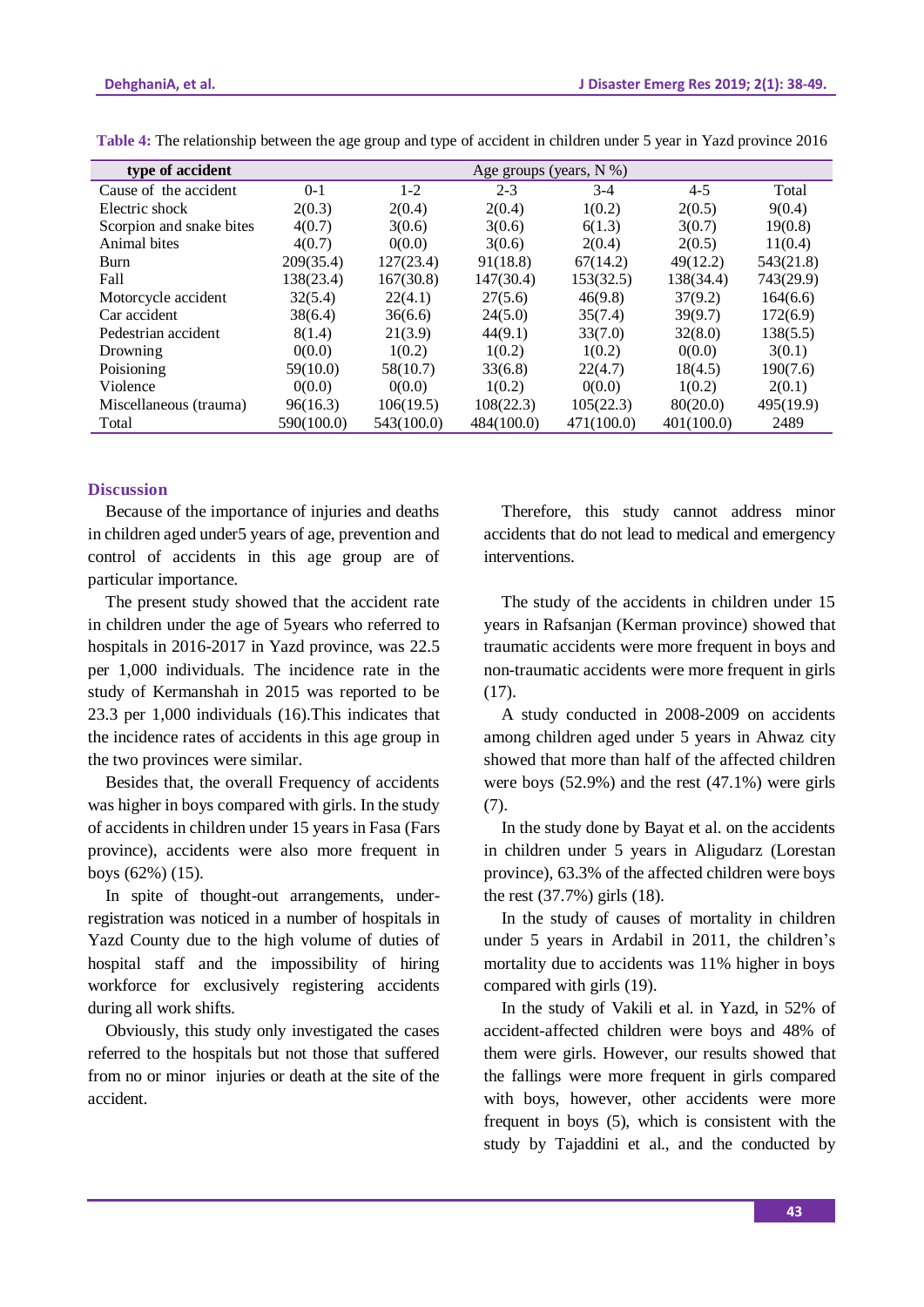Soleimani et al. in Kermanshah in 2015, and the study of causes of children mortality by Zabol in 2007-2008 (6, 16, 20).

The cohort study of Sridharan in the United States, which included 2397 households for 5 years, also showed that by the fifth year, 12.5% of the children experienced accidents, with male gender being the strongest predictor of the accident (21).

The potential reasons for the higher frequency of accidents in boys of this age group include their curiosity, risk taking, and behavioral characteristics;in addition, parents are more likely to pay more attention and take more care of girls less than 5 years due to cultural teachings according to which boys are assumed as being more independent than girls.

 The important point in comparing the data of various studies is that the gender ratio of children's mortality does not necessarily correspond to the gender ratio of the affected children, because many accidents occur very frequently in children that do not lead to death ; therefore ,relying on mortality rates cannot be a valid pattern for the incidence of children mortality, although gender-based children's mortality statistics can be studied to prevent the accidents that lead to children's death.

Regarding the frequency of accidents based on their location in our study, most accidents (70%) occurred at home followed by those on streets and the alleys (19%).In the study in Kermanshah, 58% of the accidents occurred at home (16).

The study of WHO and Eldosoky (22) also showed that more than half of the accidents occurred at home, which is consistent with the current study and the study conducted in Kermanshah(16), but inconsistent with the study in Hamadan, in which the most frequent accidents in children under one year occurred on highways and roads (44.4%) (23).

Contrary to popular belief that the home is a safe environment, the accidents especially for children are always more likely to occur at homes and, incidentally, the place most people consider to be safe and serve as a shelter against the street, alley and workplace, has turned into one of the most dangerous ones.

There are many types of hazards at home and the insecurity of rooms, kitchens, yards, roofs, balconies, windows, furniture as well as non-fixing of home appliances that affect non-structural safety is one of the factors that can cause further damage to the children of this age group.

The present study also showed that the most accidents occurred in winter (693 cases, 27.8%).Accidents occurred most frequently in April-May (n: 245) followed by February-March (n: 243) and August-September (n: 241).

In the study done in Kermanshah, accidents were found to occur most frequently in summer (48.8%) (September) (16). The study in Kerman also reported that the accidents in children occurred most frequently in the spring (29.6%) (24).

The study of Neghab et al. in Shiraz also it was shown that the most of the accidents occurred in winter (25), however survey in Canada in 2011, indicated that 30% of accidents occurred in the summer (26).

The difference in the Frequency of accidents in children in different seasons and months can be attributed to the climatic and cultural conditions of the communities.

The type of accidents can also explain changes in Frequency of different types of accidents in different seasons. For example ,Neghab et al. (25) studied only domestic injuries.

Obviously, in the winter, accidents and injuries in the home increases due to an increase in the time of stay at home due to cold weather. Or in the study done in Kermanshah (16), accidents were reported to occur more frequently in the season in which the temperature was more conducive to the presence of children in the outdoor environment.

The present study in Yazd also showed the impact of climatic conditions on the Frequency of accidents in different months and seasons of the year (23).

Due to the climatic conditions in Yazd, children find fewer outdoor activities to perform during the hot months of the year.

The increased incidence of accidents in these children in the winter is due to their longer stay at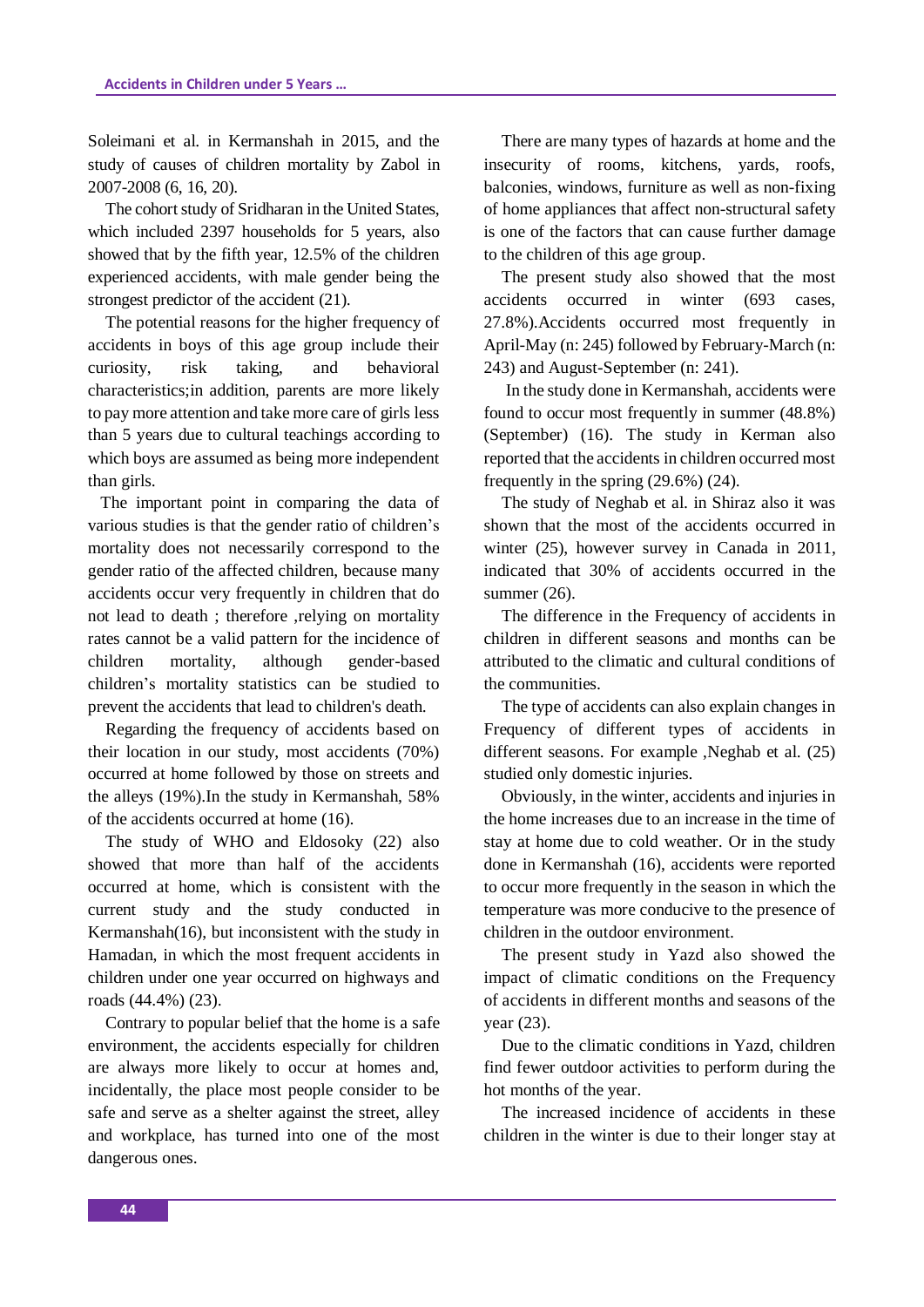home and injuries that are more likely to be related to the risks and insecurity of the home.

April-May, February-March, and August-September are also among the 30-day periods of the year in which the burden and type of activities of the parents change.

Reduced parental care of children and exposing children to risk factors are among the causes of increased accidents in these months.

As a result, increasing the awareness of parents about the hazards at home and improving the safety of homes are among the points to be taken into account, and related interventions should be designed and implemented.

Based on the results of this study, 93.3% of accidents in children under the age of 5 years in Yazd province occurred in the urban areas.

The study done by Soleimani et al. in Kermanshah showed that 84% of the accidents in children under the age of 59 months occurred in the urban areas (16), however, in the study of Lin et al. on the mortality of children under 5 years in the province of Hunan in China in 2009-2014, the rate of mortality among children under 5 years was 3.7 times higher in rural areas than in urban areas (27).

The high rate of accidents in children in urban areas of Yazd and similar provinces can be attributed to the lack of hospital in rural areas and lack of registration of accidents, in addition to the ratio of urban population to rural population.

Registration of accidents in the mentioned study was conducted only in hospitals, but most of the affected people in the villages received medical services in rural health centers and their data were not recorded, and only the data of those referred to the hospitals in the cities were recorded.

Our study did not show any statistically significant difference in the type of accident between boys and girls, so that falling, burns and trauma in both genders were dominant, but in a study conducted in Hamadan, car accidents, moto cycle accidents, and being hit by hard objects were found as most common accidents among boys and car accidents, trauma and falling as the most frequent ones in girls, and the difference in the type

of accident was statistically significant between boys and girls (23).

Inconsistency in the results of these two studies can be attributed to the studied age groups (under 1 year in the study in Hamadan and under 5 year in the present study).

In the present study, the frequency of accidents in urban and rural areas were significantly different with respect to the types of accidents, so that the most frequent accident in the urban areas was falling followed by burn and trauma, and in the rural areas falling was followed by car accidents and burns.

The study in Hamadan also showed a significant difference between the accidents in urban and rural areas; more clearly, the most common accidents were car accidents, trauma and falling in urban areas, and trauma, falling and motorcycle accidents in rural areas (23).

The nature and severity of the accidents in the city and the countryside should be taken into account. Data were collected from the hospital in both our study and the study conducted in Hamadan (23).

Obviously, children who are referred from the villages to the emergency departments of hospitals in the cities have comparatively more severe injuries, and mild cases are treated as outpatients in rural health centers, while children living in urban areas who refer to a hospital emergency department have a range of injuries including minor ones to those leading to hospitalization or even death.

Although the difference is statistically significant, the injuries were actually different in the nature between the children living in urban and rural areas.

The present study showed that the frequency of accidents in the age group of less than one year was 590 (23.7%), and the frequency of accidents decreased with increasing age.

The most common accident in the age group under one year in the present study was burn, followed by falling and trauma. In Scotland, 55% of all referrals and 38% of admissions in children were related to injuries in the age group under one year (28).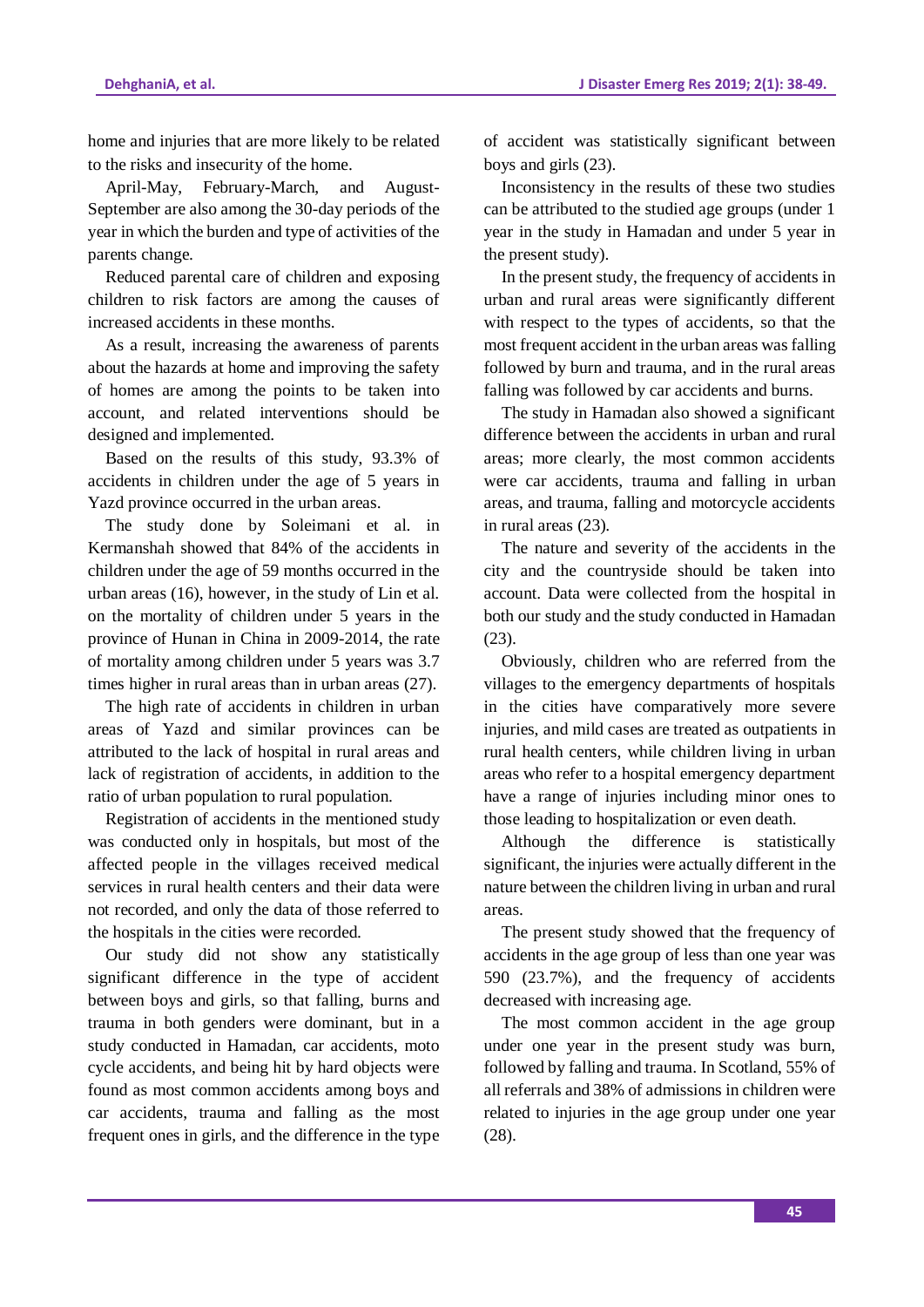In Canada, the most frequent accidents in children under the age of one were reported to be falling followed by foreign body ingestion and burns (28).

A study in Mashhad also showed that the most common accidents in children under 5 years was falling followed by foreign body ingestion, and cuts and burns(23).

In the study in Hamadan, after car accidents and trauma, the falling was found to be the third leading accident (23).

The Frequencies of accidents due to falling in the studies done by Saman, Pourahmadi, and Warnight et al. were reported as 13.2%, 4% and 22%, respectively, but in our study, total rate of falling was 29.9%, which was the highest rate in the age group of less than 5 years.

Our results are consistent with a study in California conducted in children under the age of 4, in which the main cause of death in children was falling, the incidence of which was found to be twice higher than poisoning as the second leading cause of death (29).

In the present study, the second leading cause of the accidents in children under 5 years was burn (21.8%). The frequency of burn was 10.8% in the study of Sasan et al. (30).

Studies show that up to 20% of burns caused by fire or hot liquids occurred in children aged less than one year (23).

In our study, the frequency of accidents due to burns was 35.4% of all accidents in children aged under one year, which is remarkable. Due to the lack of Details about the cause of the burn, the high frequency of this accident in the age group cannot be precisely explained.

However, given the incidence of children accidents in the present study at home and in winter, it can be concluded that improper use of gas heaters might be effective in increasing the frequency of injuries.

Traffic accidents are one of the most important causes of mortality and morbidity in all societies. In our study, traffic accidents accounted for 19% of the total incidents, and were derived as the fourth leading cause of injuries in children under the age of 5 years. The corresponding figure in the study in Hamadan was 53.4%, which is markedly higher than the figure in our study (23).

In the study of Bayat et al., car accidents were found to account for 11% of the accidents in children, which is lower than the corresponding figure in our study (16).

The higher corresponding figure reported by the study in Hamadan and in the age group under one year can be attributed to the common location of accidents in that study, i.e., roads and highways (44.4%), but how more than half of the children under the age of one year were involved in traffic accidents on the highways and roads needs to be further explored.

In the study of Bayat et al. in Aligudarz, the low incidence of traffic accidents can be attributed to the conduction of the study in one county rather than in one province (18). However, traffic accidents account for at least one-fifth of the injuries in children under the age of 5 in the Yazd province, with highly similar frequency distribution among pedestrians (5.5%), motocycles (6.6%) and drivers (6.9%).

In our study in the children aged less than one year, traffic accidents accounted for 13.2% of the accidents, while the study of Alspec and Maddox showed that this type of accident was uncommon in children less than one year (31).

The study of Sasan et al. also identified falling as the leading cause of accidents in under-one-year children, and traffic accidents were reported, by far, to be the sixth cause of the accidents in this age group (30), which is not consistent with the study in Hamadan (23). In the study of NekoeiMoghadam et al. in Kerman, the proportion of traffic accidents in the accidents of the age group under one year was reported to be 10.8% (24), which is almost consistent with the findings of the study in Yazd.

## **Study Limitations**

Data source limitation due to the data of hospital sources alone was one of the most important limitations of the study, which led to under-registration of some minor and possibly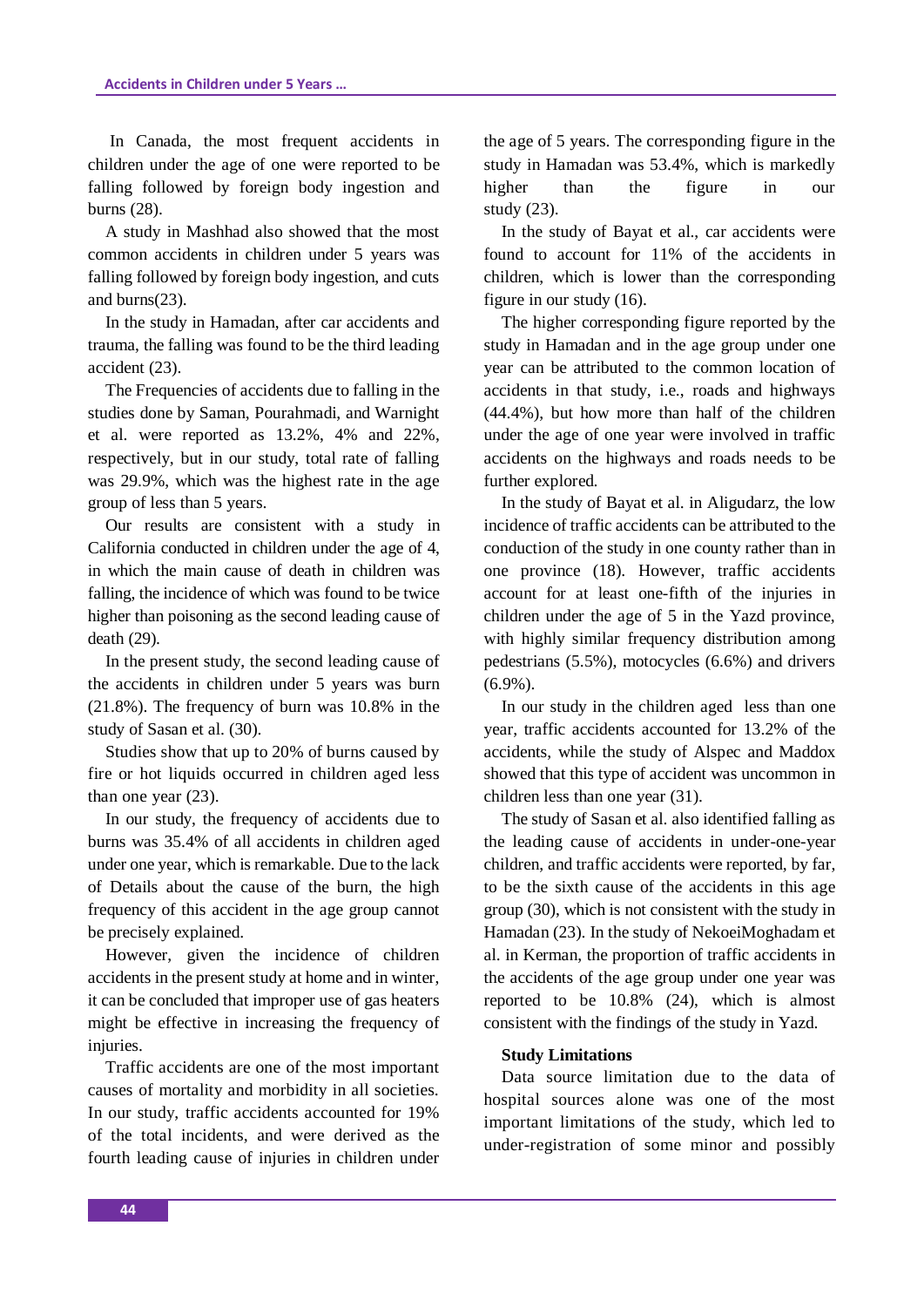high-frequency injuries in cities, as well as numerous minor to moderate injuries in the rural areas.

Failure to record injuries based on the ICD-10 codes also causes failure to record some types of accidents, and it seems that recording the types of accident, such as trauma or others, depends on the individual judgment and perception of the registrant.

In addition, the accidents that led to the death of children under the age of 5 at the accident site due to the accident's severity were not included in the current study because relevant data were not available.

## **Conclusion**

Environmental risky conditions are always a threat to the under-5-year children. Although vaccination, nutritional care and the monitoring of the growth and development have led to decrease in diseases and associated mortality, there is still concern about the occurrence of injuries and death due to accidents in this age group.

According to our results, boys were injured due to accidents more frequently than girls, home was the most damaging environments, and accidents occurred most frequently in the winter and the fall and burn and trauma were the most frequent accidents in children under the age of 5 years.

In addition, the age of affected child and the area of accident were significantly associated with the type of accident, while the relationship between gender and the type of accident was not significant.

Therefore, factors such as living in urban or rural areas, age and season, and potential harmful factors in the home should be taken into account in development of educational programs and preventive interventions. Paying attention to the above-mentioned point might help in preventing the predictable accidents and reduce their severity and impact.

The Frequency of accidents such as falling, burns, trauma and traffic accidents show that not only the safety principles in homes remain to be fulfilled, but many parents also do not have enough knowledge or skills regarding the care of children under the age of 5 years with respect to accidents**.**

## **Recommendations**

Given the high Frequency of predictable and preventable accidents in the age group under 5 years, and the importance of this age group as one of the indicators of health and economic development, it is suggested that accidents prevention programs implemented in the primary health care system.

Besides that, development of certain programs in the electronic health record that might record accidents according to the standard codes will help gain more accurate knowledge about the accidents in children of the covered area and will lead to more convenient and less costly design of interventions.

It is also suggested that further research be conducted to determine the pattern of mortality from accidents in children under the age of 5 years, risk factors, and interventions, and to assess the measures that have been taken**.**

### **Acknowledgements**

The authors are gratefully thankful to all people collaborated with the study. They sincerely thank the staff of the health centers of the counties of Yazd Province and the vice chancellor of health in Shahid Sadoughi University of Medical Sciences.

The study was conducted in accordance with the ethical guidelines of the declaration of Helsinki.

# **Funding source**

This article had no financial involvement for the conduct of the research.

## **Conflict of interest**

The authors of this study announce no conflict of interest.

# **Authors' contribution**

All authors equally contributed to this project and article. All authors read and approved the final manuscript

### **References**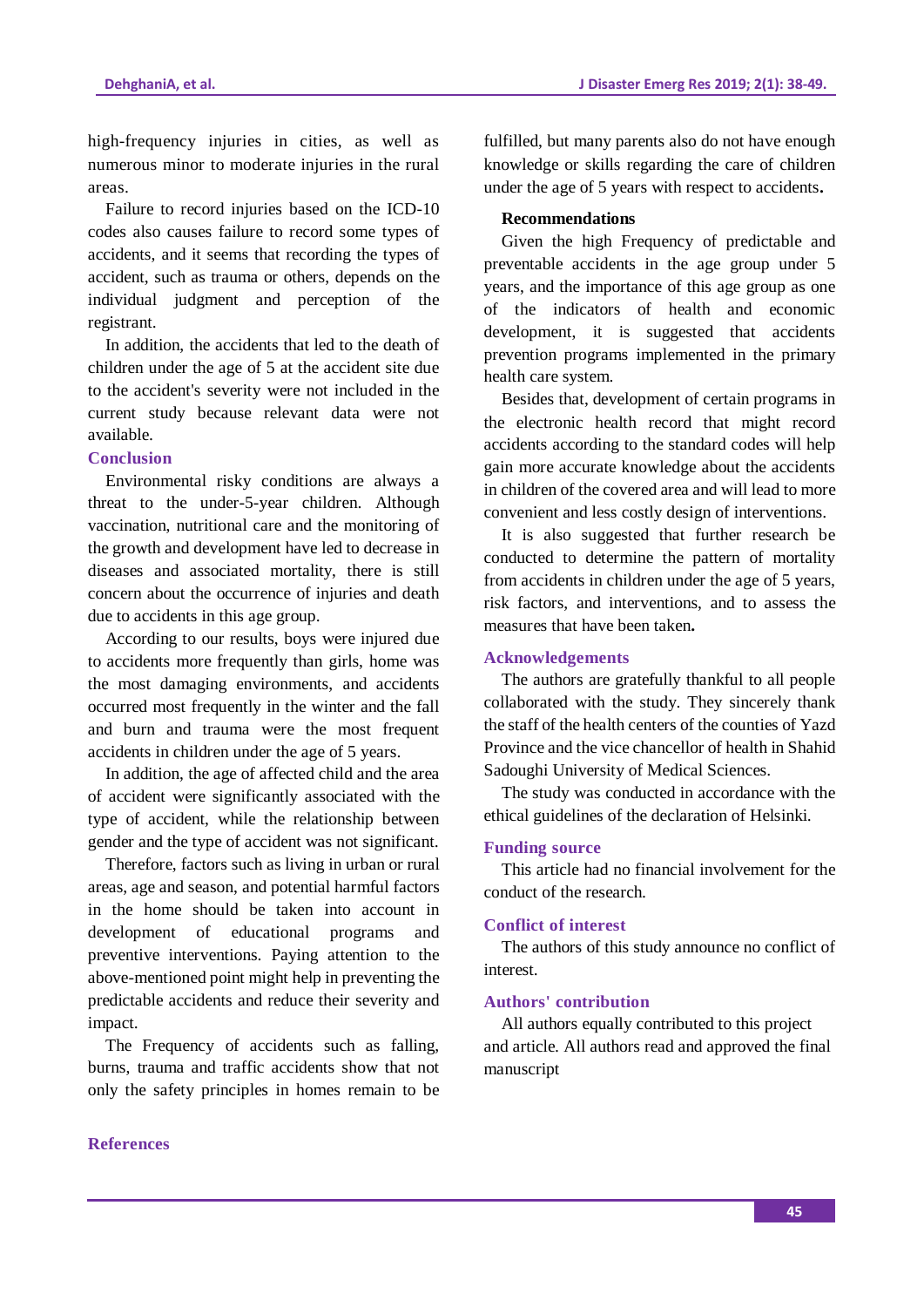- 1- Liu L, Oza S, Hogan D, et al. Global, regional, and national causes of under-5 mortality in 2000–15: an updated systematic analysis with implications for the Sustainable Development Goals. The Lancet. 2016;388(10063):3027-35.
- 2- Khazaei S, Mazharmanesh S, Khazaei Z, et al. An epidemiological study on the incidence of accidents in the Hamadan province during 2009 to 2014. Pajouhan Scientific Journal. 2016;14(2):8-16.
- 3- Arias E, MacDorman MF, Strobino DM, et al. Annual summary of vital statistics-2002. Pediatrics. 2003;112(6):1215-30.
- 4- Kumar V, Shearer JC, Kumar A, et al. Neonatal hypothermia in low resource settings: a review. Journal of Perinatology. 2009;29(6):401.
- 5- Vakili M, Momeni Z, Mohammadi M, et al. Epidemiological study of accidents in children under 6 years of Azadshahr Yazd in 2011. Pajouhan Scientific Journal. 2016;14(3):49-57.[Persian]
- 6- sharaki a, Mardani M, Arab M, et al. Infant under 1- 59 month mortality causes in Zabol. Iranian Journal of Nursing Research. 2010;5(17):6-13.
- 7- Nouhjah S, Ghanavatizadeh A, Eskandri N, et al. Prevalence of non-fatal home injuries and its related factors among children attending health centers in Ahvaz: a pilot study. Hakim Research Journal. 2012;15(3):238-42.[Persian]
- 8- Peden M, Oyegbite K, Ozanne-SmithJ, et al. World Report on, child injury prevention. World Health Organization. Geneva, 2008; p:345-352.
- 9- Amissah J. Household Cost Of Injuries in Children Under Five Years in the Ejisu-Juabeng Municipality of the Ashanti Region, Ghana: A Cross Sectional Study. Value in Health. 2016;19(7):A907.
- 10- Moghadam N, Rahil G. Survey of under-5-year-old children injury and accident mortality causes in the city of Kerman in 2013. Journal of Health-Based Research. 2015.1(1):1-12 [Persian]
- 11- Soori H, Khodakarim S. Child unintentional injury prevention in Eastern Mediterranean Region. International Journal of Critical Illness and Injury science. 2016;6(1):33.
- 12- Vafaeenasab MR, Ghasemi N, Mahmoodi S, et al . Causes of mortality during the first five years of life, Yazd city, Iran (2005-2008). Iranian Journal of Medical Sciences. 2014;39(4):399-400.
- 13- Pashazaeh R. Epidemiological study of traffic injuries in children admitted in Fatemi hospital [Doctor Degree]Ardebil: Ardabil university of medical science.

2016.[Available at:

- https://eprints.arums.ac.ir/7670/1/1-9.pdf]. [Persian]
- 14-Ansari M. Epidemiological study of mortality in children 1 to 59 months admitted to Amir kabir, Taleghani andVali-asr Hospitals of Arak. 2015. [Available at: https://ganj- old.irandoc.ac.ir /articles/ download \_sparse/813006] [Persian]
- 15- Mobasheri F, Azizi H, Rastbaf F. The Epidemiological Pattern of Injuries among Children under 15 Years of Age in Fasa in 2013. [Journal of Fasa](https://www.sid.ir/En/Journal/JournalList.aspx?ID=14691)  [University of Medical Sciences](https://www.sid.ir/En/Journal/JournalList.aspx?ID=14691) . 2016; 6 (1) :69- 78[Persian]
- 16- Soleimani A, Bayat MR, Biglari HO, et al The epidemiological profile of injuries in children up to 59 months old in Kermanshah Province in 2015. Journal of Community Health Research. 2017;6(3):185-91.
- 17- Abdoli F, Ravari A, Heidari S. Study of Traumatic and Non-Traumatic Accidents in the Schools of Rafsanjan in 2011 to 2012 A Short Report. Journal of Rafsanjan University of Medical Sciences. 2014;13(7):641-8.[Persian]
- 18- Bayat M, Shahsavari A, Forughi S, et al. Assessment of Accidents' Prevalence in Children Undre 5 year Referred to Emergency ward. Mandish Journal of Nursing Research-analytical Aligudarz. 2012;2(2,3).[Available at: http://journals.lums.ac.ir/index.php/mandish/article/vi ew/26].[Persian]
- 19- Barak M. Safari KH, AzadehS.Causatives Factors for Deaths among Under 5 Year Old in Ardabil imcomparision with bilesavar. Sixth annual Student Congress Student Research Committee of Ardabil University of Medical Sciences, December 18, 2014, Ardebil - Ardab University of Medical Sciences.2014 [Available at: https://eprints.arums.ac.ir/ 6146/ 1/pediatric.pdf].[Persian]
- 20-Tajedini F, Delbarpoor ahmadi S ,Ehdaievand F, Moghimi dehkordi B, Torkaman nejad S, Farsar A. Epidemiological features of children mortality in the area covered by Shahid Beheshti university of medical sciences in 2012. Journal of Clinical Nursing and Midwifery. 2014;3(1):62-71.
- 21- Sridharan L, Crandall M. Injury and health among children in vulnerable families. Journal of Trauma and Acute Care Surgery. 2011;70(6):1539-45.
- 22- Eldosoky RS. Home-related injuries among children: knowledge, attitudes and practice about first aid among rural mothers. Eastern Mediterranean health journal. 2012;18(10):1021-7.